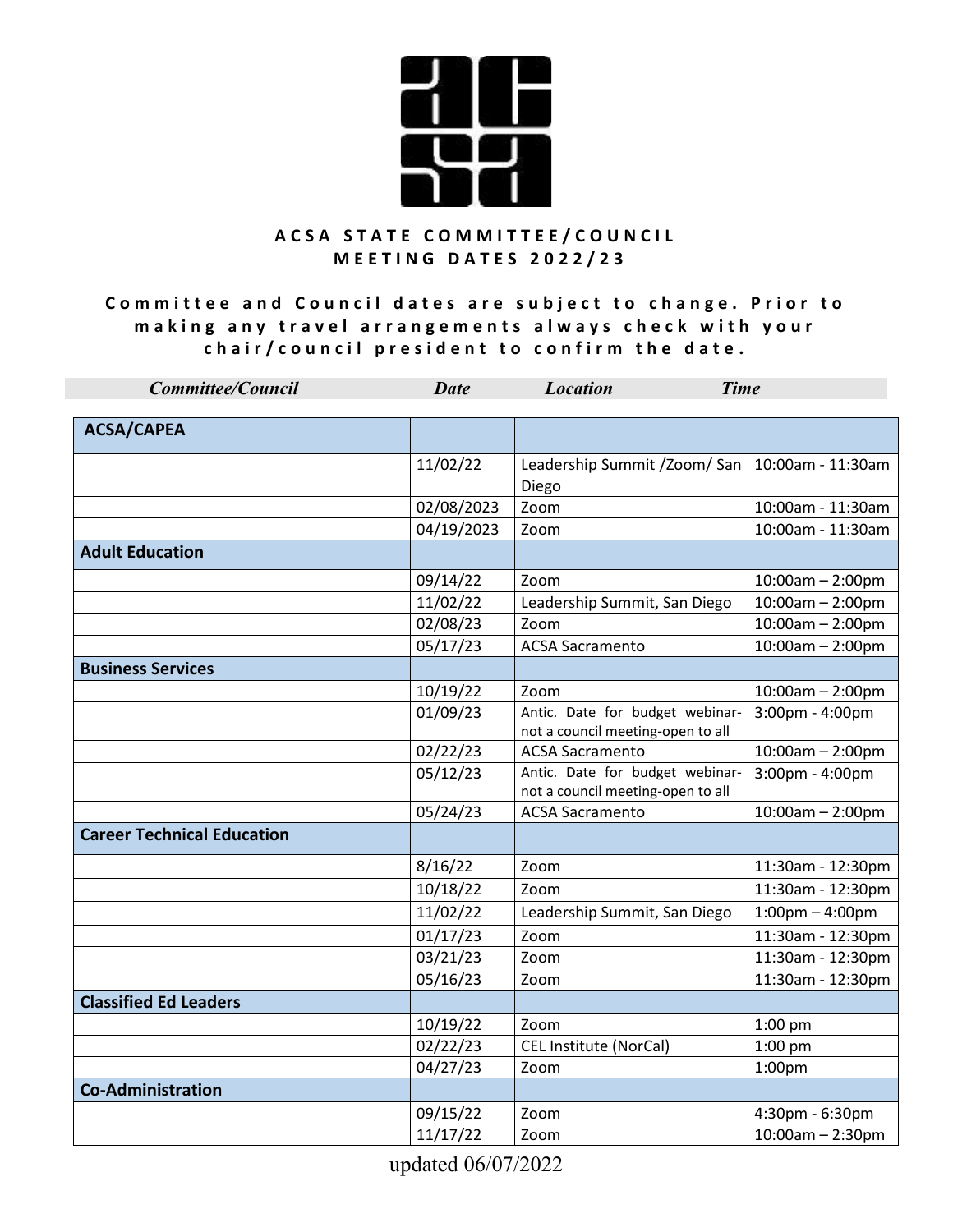

**Committee and Council dates are subject to change. Prior to** making any travel arrangements always check with your chair/council president to confirm the date.

| <b>Committee/Council</b>                             | <b>Date</b>    | <b>Location</b><br><b>Time</b>         |                                    |
|------------------------------------------------------|----------------|----------------------------------------|------------------------------------|
|                                                      |                |                                        |                                    |
|                                                      | 02/23/23       | Zoom                                   | 4:30pm - 6:30pm                    |
|                                                      | 04/20/23       | Zoom                                   | $10:00$ am - 2:30pm                |
| <b>Curriculum, Instruction, &amp; Accountability</b> |                |                                        |                                    |
|                                                      | 09/15/22       | Virtual                                | 1:00pm - 2:30pm                    |
|                                                      | 11/02/22       | Leadership Summit San Diego            | 11:30am - 4:00pm                   |
|                                                      | 01/19/23       | Virtual                                | $1:00$ pm $- 2:30$ pm              |
|                                                      | 05/18/23       | In-person                              | $1:00$ pm $- 2:30$ pm              |
| <b>Early Childhood Education</b>                     |                |                                        |                                    |
|                                                      | 09/21/22       | Virtual                                | 10am-2pm                           |
|                                                      | 11/02/22       | In conjunction Leadership Sum.         | 10am-2pm                           |
|                                                      | 02/01/23       | ACSA Sac.                              | 10am-2pm                           |
|                                                      | 05/03/23       | Virtual                                | 10am-2pm                           |
| <b>Educational Options</b>                           |                |                                        |                                    |
|                                                      | 09/16/22       | Zoom                                   | 10am-2pm                           |
|                                                      | 11/02/22       | Leadership Summit San Diego            | 10am-2pm                           |
|                                                      | 01/20/23       | Zoom                                   | 10am-2pm                           |
|                                                      | 03/24/23       | ACSA SAC 3 <sup>rd</sup> fl. Conf room | 10am-2pm                           |
| <b>Elementary Education</b>                          |                |                                        |                                    |
|                                                      | 09/29/22       | Zoom                                   | 10:00am -11:30am                   |
|                                                      | 11/02/22       | San Diego - Summit                     | $11:30am - 4:00pm$                 |
|                                                      | 01/23/23       | Zoom                                   | $9:00$ am - 1:30 pm                |
|                                                      | 03/02/23       | School Visit - In person               | $10:00am - 3:00pm$                 |
| <b>Equity</b>                                        |                |                                        |                                    |
|                                                      |                |                                        |                                    |
|                                                      |                |                                        |                                    |
|                                                      |                |                                        |                                    |
| <b>Human Resources</b>                               |                |                                        |                                    |
|                                                      | 9/26-28/22     | Personnel Instit., Sheraton Sac        | NА                                 |
|                                                      | 09/28/22       | Sheraton Sac.                          | $12:00 \text{pm} - 4:00 \text{pm}$ |
|                                                      | 01/17/23       | San Diego                              | $11:00am - 4:00pm$                 |
|                                                      | $1/18 - 20/23$ | Negotiators Symp. San Diego            | <b>NA</b>                          |
|                                                      | 05/15/23       | Zoom                                   | $10:00$ am - 2:00pm                |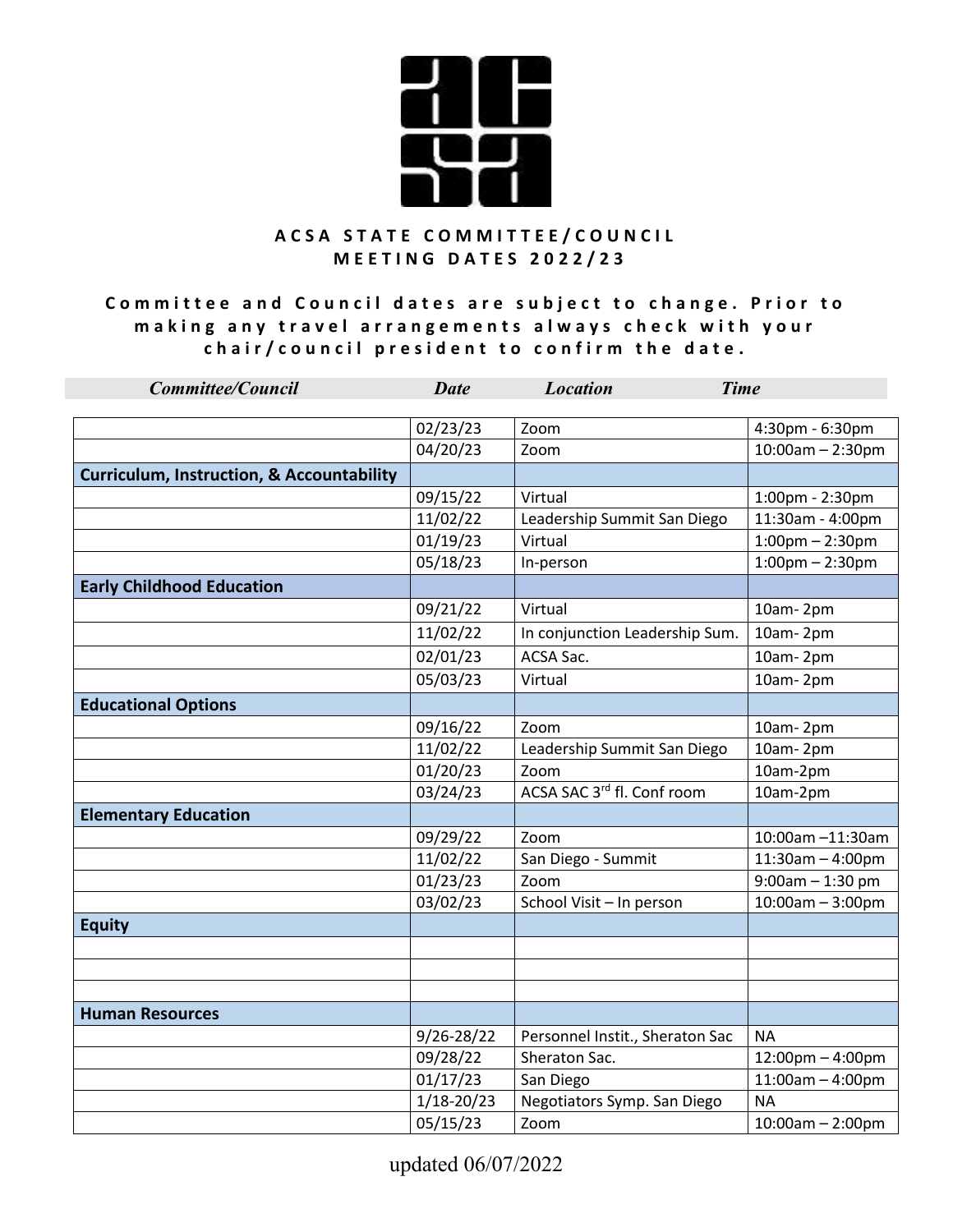

**Committee and Council dates are subject to change. Prior to** making any travel arrangements always check with your chair/council president to confirm the date.

| <b>Committee/Council</b>      | <b>Date</b> | <b>Location</b><br><b>Time</b> |                       |
|-------------------------------|-------------|--------------------------------|-----------------------|
|                               |             |                                |                       |
| <b>Leadership Development</b> |             |                                |                       |
|                               | 08/31/22    | <b>ACSA Office</b>             | $10:00am - 2:00pm$    |
|                               | 09/22/22    | Zoom                           | $9:00am - 11:00am$    |
|                               | 12/14/22    | Zoom                           | $8:30$ am - 11:00am   |
|                               | 01/25/22    | Zoom                           | $8:30$ am - 11:00am   |
|                               | 03/23/22    | <b>ACSA Office</b>             | $10:00am - 2:00pm$    |
| <b>Legislative Policy</b>     |             |                                |                       |
|                               |             |                                |                       |
|                               |             |                                |                       |
|                               |             |                                |                       |
|                               |             |                                |                       |
| <b>Middle Grades</b>          |             |                                |                       |
|                               | 09/20/22    | Zoom                           | $9:00$ am - 10:30am   |
|                               | 11/02/22    | San Diego Summit               | $11:30$ am $-4:00$ pm |
|                               | 01/10/23    | Zoom                           | $9:00$ am $-1:30$ pm  |
|                               | 03/14/23    | Sacramento Office              | $10:00am - 3:00pm$    |
| <b>Member Services</b>        |             |                                |                       |
|                               | 11/02/22    | San Diego Summit               | <b>TBD</b>            |
|                               | $02$ /?/23  | Zoom                           | <b>TBD</b>            |
|                               | $05/$ ?/23  | Sacramento Office              | <b>TBD</b>            |
| <b>Retirement Committee</b>   |             |                                |                       |
|                               | 10/20/22    | Zoom                           | $10:00am - 2:00pm$    |
|                               | 12/08/22    | Sacramento Office              | $9:00am - 3:00pm$     |
|                               | 01/12/23    | Zoom                           | $10:00am - 2:00pm$    |
|                               | 02/23/23    | Zoom                           | $10:00$ am - 2:00pm   |
|                               | 04/06/23    | Zoom                           | $10:00$ am - 2:00pm   |
|                               | 05/25/23    | Sacramento Office              | $9:00am - 3:00pm$     |
| <b>Secondary Education</b>    |             |                                |                       |
|                               | 09/12/22    | Zoom                           | $3:30$ pm $-5:00$ pm  |
|                               | 11/02/22    | San Diego Summit               | $11:30am - 4:00pm$    |
|                               | 01/19/23    | Zoom                           | $9:00$ am $-1:30$ pm  |
|                               | 03/16/23    | Sacramento Office              | $10:00am - 3:00pm$    |
| <b>Small School District</b>  |             |                                |                       |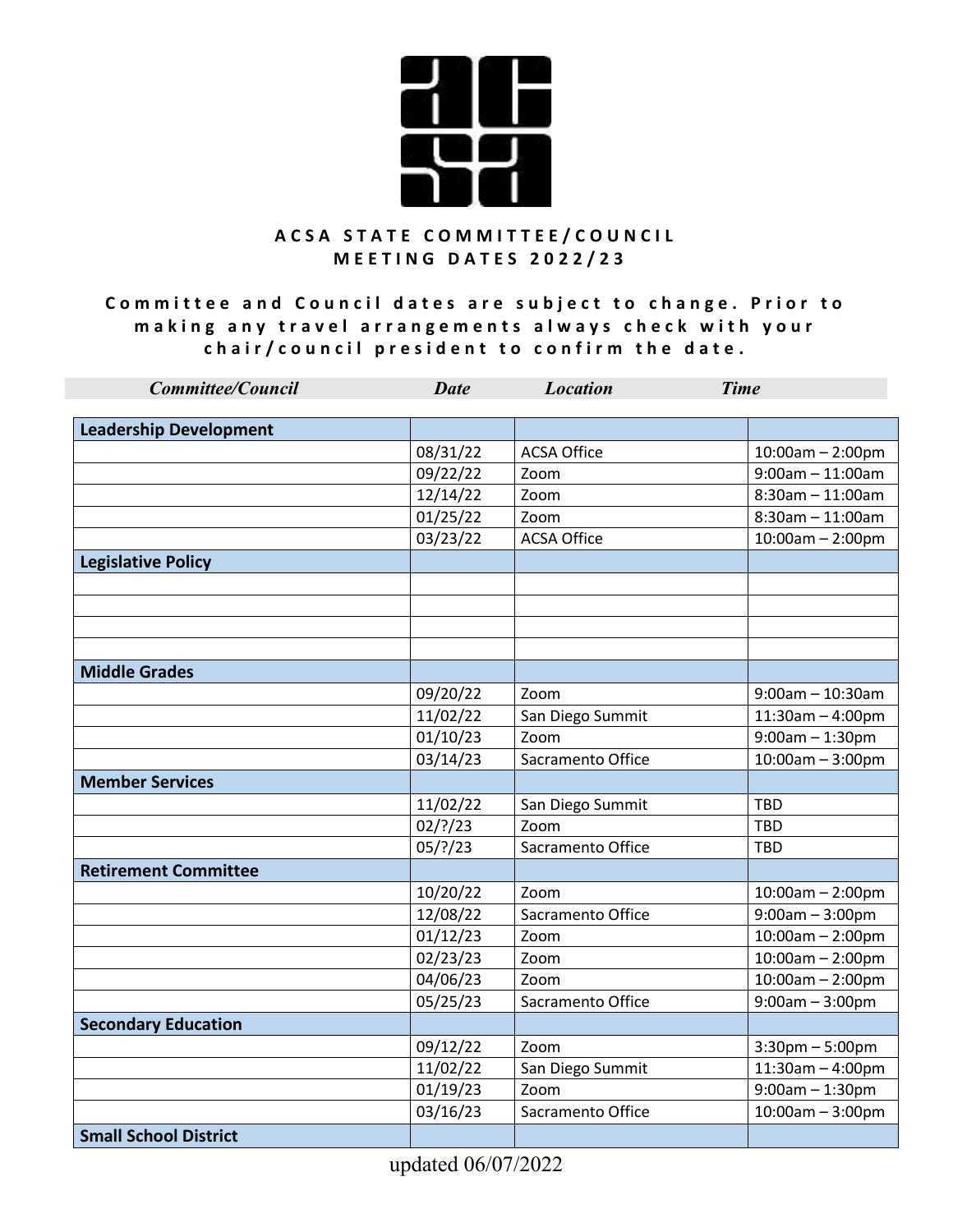

**Committee and Council dates are subject to change. Prior to** making any travel arrangements always check with your chair/council president to confirm the date.

| <b>Committee/Council</b>                        | <b>Date</b> | <b>Time</b><br><b>Location</b>                                             |                                           |
|-------------------------------------------------|-------------|----------------------------------------------------------------------------|-------------------------------------------|
|                                                 | 09/13/22    | Zoom                                                                       |                                           |
|                                                 | 11/02/22    | San Diego Summit                                                           |                                           |
|                                                 | 01/24/23    | Superintendents<br>Symposium,<br>Monterey                                  |                                           |
|                                                 | 04/21/23    | Zoom                                                                       |                                           |
| <b>Student Services &amp; Special Education</b> |             |                                                                            |                                           |
|                                                 | 09/16/22    | <b>ACSA Sacramento</b>                                                     | 9:30am - 1:30pm                           |
|                                                 | 01/10/23    | Every Child Counts Symposium,<br><b>Palm Desert</b>                        | TBD                                       |
|                                                 | 04/21/23    | Zoom                                                                       | 8:00am-12:30pm                            |
| Superintendency (*reimbursable meetings)        |             |                                                                            |                                           |
|                                                 | 11/02/22    | Leadership Summit                                                          | $10:00am - 2:00pm$                        |
|                                                 | 12/01/22    | San Diego, CA In conjunction<br>with CSBA's Annual Education<br>Conference | $11:30$ am - 1:30pm                       |
|                                                 | 01/25/23    | Monterey, CA In conjunction<br>with ACSA's Superintendents'<br>Symposium   | $8:00$ am - 10:30am<br>*subject to change |
|                                                 | 01/25-27/23 | Superintendents'<br>Symposium<br>Monterey, CA                              | Conference<br>Schedule                    |
|                                                 | 05/08/23    | Zoom May Revise Preview                                                    | 10:00am-12:00pm                           |
| <b>Urban Education</b>                          |             |                                                                            |                                           |
|                                                 |             |                                                                            |                                           |
|                                                 |             |                                                                            |                                           |
|                                                 |             |                                                                            |                                           |
|                                                 |             |                                                                            |                                           |
| <b>VPLA</b>                                     |             |                                                                            |                                           |
|                                                 | 10/12/22    | Burbank, CA in conjunction with<br>Leadership Assembly                     | $12:30$ pm $-3:00$ pm                     |
|                                                 | 01/18/23    | Virtual                                                                    | 10:00am -11:00am                          |
|                                                 | 02/15/23    | Virtual                                                                    | 12:30pm - 3:00pm                          |
|                                                 | 03/15/23    | Virtual                                                                    | 10:00am -11:00am                          |